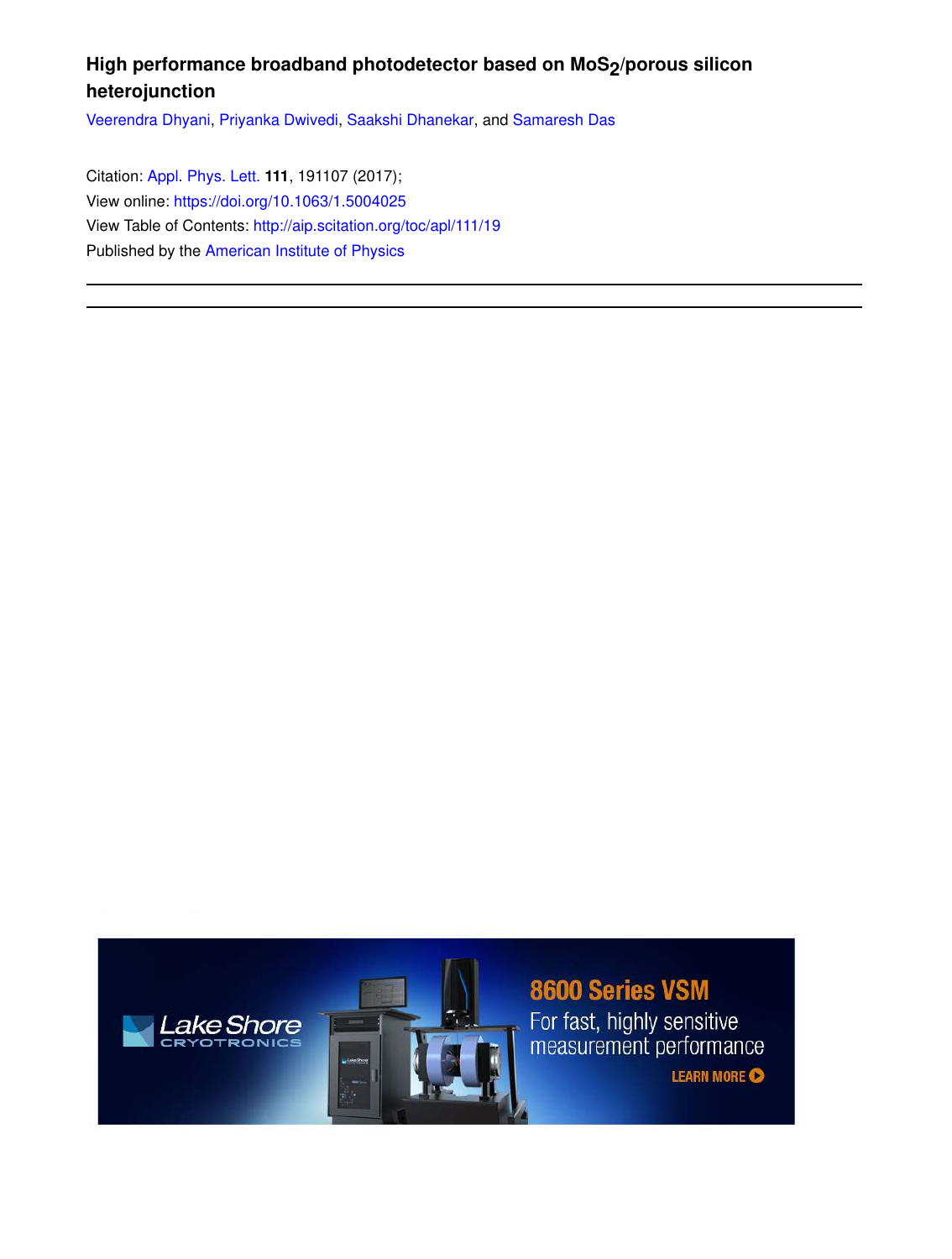

## High performance broadband photodetector based on MoS<sub>2</sub>/porous silicon heterojunction

Veerendra Dhyani, Priyanka Dwivedi, Saakshi Dhanekar, and Samaresh Das<sup>a)</sup> Centre for Applied Research in Electronics, Indian Institute of Technology Delhi, New Delhi 110016, India

(Received 10 September 2017; accepted 30 October 2017; published online 10 November 2017)

A high speed efficient broadband photodetector based on a vertical n-MoS<sub>2</sub>/p-porous silicon heterostructure has been demonstrated. Large area  $MoS<sub>2</sub>$  on electrochemical etched porous silicon was grown by sulphurization of a sputtered  $MoO<sub>3</sub>$  thin film. A maximum responsivity of 9 A/W (550–850 nm) with a very high detectivity of  $\sim 10^{14}$  Jones is observed. Transient measurements show a fast response time of  $\sim$ 9  $\mu$ s and is competent to work at high frequencies ( $\sim$ 50 kHz). The enhanced photodetection performance of the heterojunction made on porous silicon over that made on planar silicon is explained in terms of higher interfacial barrier height, superior light trapping property, and larger junction area in the MoS<sub>2</sub>/porous silicon junction. Published by AIP Publishing. https://doi.org/10.1063/1.5004025

Two dimensional transition metal dichalcogenide (TMDC) materials have drawn intensive research interest for their potential applications in future nanoscale electronic/ optoelectronic devices. $1-5$  Among the different 2D TMDCs, single layer/multilayer molybdenum disulfide  $(MoS<sub>2</sub>)$  has been investigated for many functional devices such as fieldeffect transistors  $(FETs)$ ,  $6,7$  photodetectors,  $8-10$  touch sensors, $^{11}$  and chemical sensors. $^{12,13}$  The interest in optoelectronic applications, such as photodetectors, has been kindled by unique properties (high mobility and high absorption) of  $MoS<sub>2</sub>$  thin films.<sup>4,7,14</sup> The reported photoresponsivity of many reported  $MoS_2$  layered devices and  $MoS_2$  heterojunctions with materials such as  $Si<sub>1</sub><sup>15-19</sup>$  II-VI semiconductors (ZnS and ZnO), $^{20,21}$  III-V semiconductors, $^{22,23}$  and other 2D materials (tungsten sulfide) $^{24}$  is quite high compared to that of graphene, Si, and other semiconductor nanostructures. However, the performance is still limited in terms of wide spectral response. Due to poor absorption in the infrared region, the responsivity is not consistent for longer wavelengths. On the other hand, materials such as textured Si, graphene, and black phosphorous have very good absorption in the IR region compared to planar Si (c-Si), and thus, one possible solution to make a broadband photodetector is to design an innovative heterojunction structure.<sup>1,3,25</sup> In this study, we present the improved spectral photoresponse characteristics of an n-MoS<sub>2</sub>/p-porous silicon (p-PSi) heterojunction photodetector. Due to high absorption and low reflection losses in PSi, $25-27$  the MoS<sub>2</sub>/PSi heterostructure exhibits excellent optoelectronic transfer efficiency in terms of wide photoresponse range, fast response speed, and high detectivity compared to the heterojunction of  $MoS<sub>2</sub>$  with planar Si (c-Si). The performance enhancement is attributed to the efficient photo-carrier separation and collection process due to the increased barrier height, improved junction area, and small refection losses at the  $MoS<sub>2</sub>/PSi$  interface.

Nanostructured porous silicon (PSi) samples were prepared by anodization of a p-type Si  $\langle 100 \rangle$  substrate with a resistivity of 1–10 $\Omega$  cm in HF: C<sub>2</sub>H<sub>5</sub>OH (1:1) electrolytic solution. The detailed fabrication process of PSi samples is explained elsewhere.<sup>28</sup> The thin film of  $MoS<sub>2</sub>$  was formed by sulphurization of the sputtered  $MoO<sub>3</sub>$  thin film.<sup>16</sup> The  $MoO<sub>3</sub>$ thin film with a thickness of 10 nm was deposited on the PSi and c-Si substrates by reactive sputtering (in the presence of Ar and  $O_2$  with a ratio of 1:1). In the sulphurization process, these  $MoO<sub>3</sub>$  deposited samples were placed in the centre of a tube furnace preheated to 500 °C. Sulphur was introduced in the upstream zone of the furnace by heating the powder at 200 °C with  $N_2$  ambient as a carrier gas. The samples were kept in this condition for 20 min. As a result of the sulphurization process, the thin film of  $MoS<sub>2</sub>$  with large area coverage has been grown on PSi and c-Si. Afterwards, a 200 nm indium tin oxide (ITO) was deposited by RF sputtering using a metal shadow mask for the transparent top electrode. The effective device area is  $0.2 \text{ mm}^2$ . A 100 nm thin film of Al was deposited on the backside of the wafer to serve as the second electrode.  $MoS<sub>2</sub>/c-Si$  and  $PSi/c-Si$  photodetectors with top ITO and bottom Al contacts were also fabricated for performance comparison. A schematic representation of the  $MoS<sub>2</sub>/PSi photodetector is shown in Fig. 1(a). The top sur$ face of MoS<sub>2</sub>/PSi shows the jagged structure with distinctive edges as shown in Fig.  $1(b)$ , which is originated from the uneven morphology of PSi underneath  $MoS<sub>2</sub>$ . The typical



FIG. 1. (a) Schematic representations of the  $MoS<sub>2</sub>/PS-Si$  heterojunction photodetector. (b) AFM image and (c) cross-sectional scanning electron microscopy image of the MoS<sub>2</sub>/PSi interface (the inset shows the SEM image of the  $MoS<sub>2</sub>$  thin film).

a)samareshdas@care.iitd.ac.in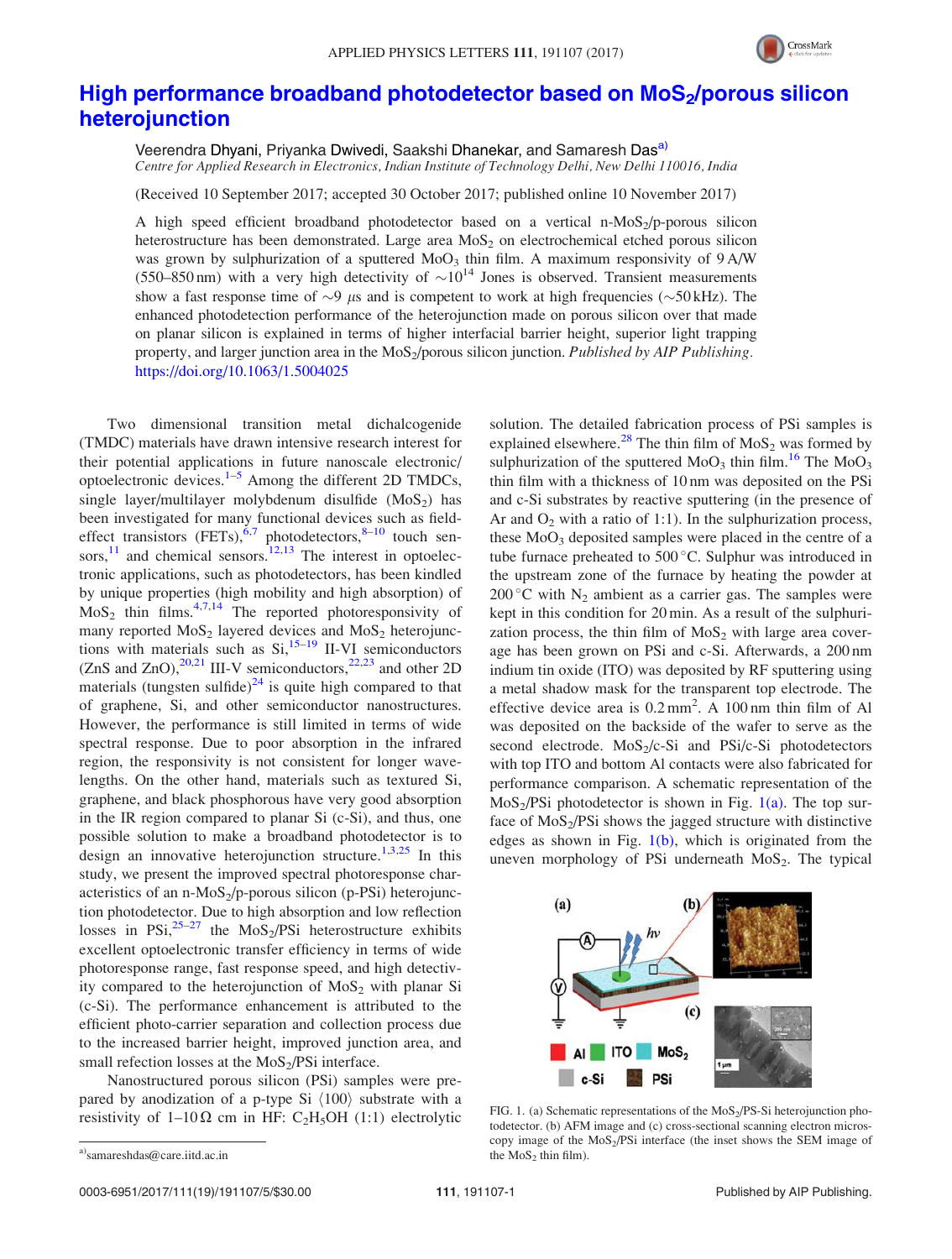

FIG. 2. (a) Raman spectra of the as synthesized  $MoS<sub>2</sub>$  thin film and (b) photoluminescence spectra of PSi and MoS2/PSi.

depth of the porous structure was found to be  $4-5 \mu m$  as shown in Fig.  $1(c)$ . Figure  $2(a)$  shows the room temperature Raman spectra of the MoS<sub>2</sub>/PSi sample using a LabRAM HR Evolution RAMAN Spectrometer (Horiba) with 514 nm Ar laser excitation. Raman lines at  $383.3$  and  $408.4 \text{ cm}^{-1}$  are assigned for  $E_{2g}^1$  and  $A_{1g}$  modes, respectively, corresponding to the  $MoS_2$  hexagonal phase.<sup>16,29</sup> The overall intensity of the peaks and the relative ratio of the  $E_{2g}^1$  and  $A_1g$  modes were similar to those of high quality exfoliated  $MoS<sub>2</sub>$ . The photoluminescence spectra of  $MoS<sub>2</sub>/PSi$  and  $PSi/c-Si$  samples are shown in Fig. 2(b) with an excitation of 325 nm He-Cd laser light. A broad emission band near 700 nm was observed for the PSi surface, where the peak emission is attributed to bandgap tuning at the porous surface. $30,31$  The growth process used in this work resulted in a  $MoS<sub>2</sub>$  film that seems to be composed of nanoflakes, and thus,  $MoS<sub>2</sub>/PSi$  has shown intense emission peaks in the visible region; the peak at 500 nm referred to the emission peak of the  $MoS<sub>2</sub>$  nanocrystals.<sup>15,32</sup> Generally, the PL peaks observed at  $\sim$ 627 and  $\sim$  680 nm for 2D single layer MoS<sub>2</sub> and 700–900 nm for multilayer  $MoS_2$ <sup>33</sup> The observed PL peak at 500 nm is due to quantum confinement in nanoflakes as reported by other research groups.<sup>32,34,35</sup> The other peak at 430 nm is referred to as a C-exciton peak. $36$  Additionally, a broad weak emission in the PL spectra of  $MoS<sub>2</sub>/PSi$  can be seen in the wavelength range of 650–750 nm, which is originated due to the presence of PSi underneath the  $MoS<sub>2</sub>$  layer.

The current-voltage (I-V) characteristics of fabricated heterojunctions were measured under dark and light illumination. Figure  $3(a)$  shows the I-V characteristics of MoS<sub>2</sub>/c-Si, MoS<sub>2</sub>/PSi, and PSi/c-Si devices in the dark and under light illumination (660 nm) of 5 mW/cm<sup>2</sup>. The rectification behavior in I-V curves indicates the formation of a very good p-n junction between n-MoS<sub>2</sub>/p-PSi and n-MoS<sub>2</sub>/p-c-Si devices. The  $MoS<sub>2</sub>/PSi$  heterojunction has shown a low dark current of  $\sim$ 4  $\times$  10<sup>-8</sup> (at a reverse bias of 5 V), with an enhancement of  $\sim$ 500 times upon illumination. At the same time,  $MoS<sub>2</sub>/c-Si$  and PSi/c-Si devices have shown only 73 and 5 times change [Fig.  $3(a)$ ] in the current under the same illumination condition, respectively. The diode ideality factor at room temperature is found to be  $\sim$  2.24 and 1.8 for MoS<sub>2</sub>/PSi and MoS<sub>2</sub>/c-Si heterojunctions, respectively. Based on the thermionic emission, the barrier height  $q\Phi$ o was estimated to be approx.  $0.751 \text{ eV}$  and  $0.615 \text{ eV}$  for  $\text{MoS}_2/\text{PSi}$  and  $MoS<sub>2</sub>/c-Si$  heterojunctions at room temperature, respectively.



FIG. 3. (a) I-V characteristics of the MoS<sub>2</sub>/Si heterojunction on the planar(c-Si) and porous (PS) surfaces under dark and light conditions, (b) Richardson plot of the  $MoS<sub>2</sub>/PSi$  and  $MoS<sub>2</sub>/c-Si$  heterojunctions, and (c) and (d) Temperature dependent I-V characteristics of  $MoS<sub>2</sub>/PSi$  and  $MoS<sub>2</sub>/c-Si$  heterojunctions.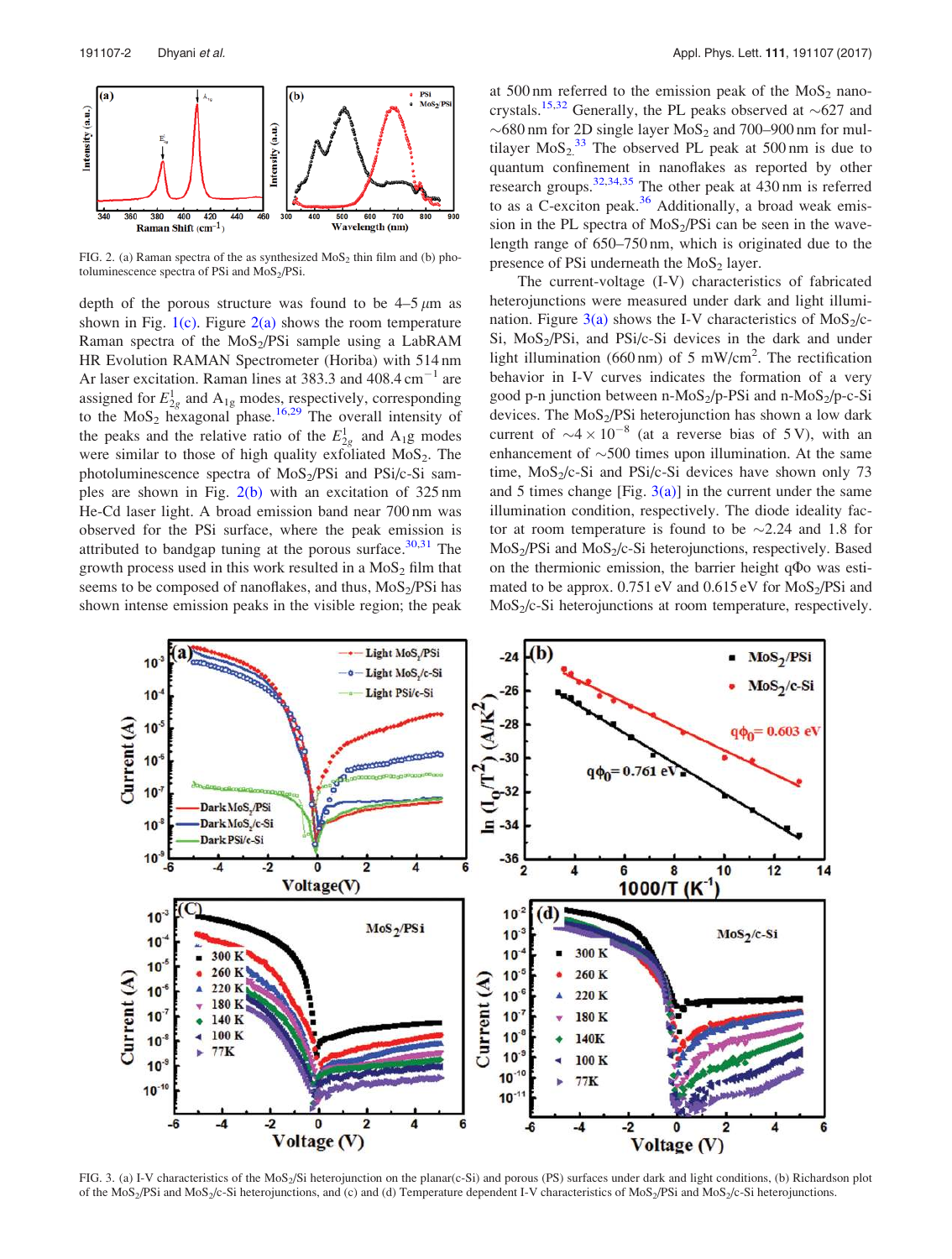The large barrier height of the  $MoS<sub>2</sub>/PSi$  p-n heterojunction is reflected in the high rectification ratio of the order of $\sim$ 5  $\times$  10<sup>4</sup>. From these results, it can be easily noted that the MoS<sup>2</sup> /PSi heterojunction possess larger gain than the MoS<sub>2</sub>/c-Si photodetector. I-V characteristics of the devices have also been determined in the temperature range of 77–300 K. Figures  $3(c)$  and  $3(d)$  show temperature-dependent I-V characteristics on the semi-log scale for  $MoS<sub>2</sub>/PSi$  and  $MoS<sub>2</sub>/c-Si$  heterojunctions, respectively. The average barrier height of the junctions can also be determined using the Richardson plot, which is a relation between  $\ln(I_0/T^2)$  and 1/T as given below  $37,38$ 

$$
\ln\left(\frac{I_0}{T^2}\right) = \ln(AA^*) - \frac{q\phi_0}{k_B T}.
$$
 (1)

Here, q,  $k_B$ , and  $I_o$  denote the unit charge, Boltzmann's constant, and saturation current. A is the area of the device, and  $A^*$  (32 A cm<sup>-2</sup>K<sup>-2</sup> for c-Si) is the effective Richardson constant. These plots for both the junctions have been fitted in order to estimate the average barrier heights, as shown in Fig.  $3(b)$ . The average barrier height of 0.761 eV and  $0.603$  eV was found for  $MoS_2/PSi$  and  $MoS_2/c-Si$  heterojunctions, respectively, which shows good agreement with room temperature values. The small difference between the two methods may be due to the spatially inhomogeneous barrier height and potential fluctuations at the  $MoS_2-Si$  interface.

The spectral response of the  $Si/MoS<sub>2</sub>$  heterojunctions was measured in the wavelength range of 350 nm to 1050 nm. Figure  $4(a)$  shows the spectral response of the MoS<sub>2</sub>heterojunctions with PSi and c-Si along with the PSi/c-Si heterostructure. The responsivity of PSi/c-Si shown in Fig. 4(a) has a multiplication of 4 of the actual spectral response. Both the p-n heterojunction devices exhibit a wide spectral response in the wavelength range of 300 nm–1000 nm. In the case of  $MoS<sub>2</sub>/c-Si$ , high responsivity is observed due to the photoresponse of  $MoS_2$  (in 400–600 nm) and Si (near to 800 nm). On the other hand, introducing a nanostructure at the interface, in the case of PSi, benefits quite largely, and a broader spectral response has been noted compared to the planar Si substrate. Maximum responsivity up to 9 A/W for the  $MoS<sub>2</sub>/PSi$  device has been observed for the wavelength of 550 nm at 5 V. Photocurrent variation with the incident optical power is shown in Fig.  $4(b)$ . It can be noted that the photocurrent increases non-linearly with the increasing incident power P for the c-Si heterostructure, while a fairly linear behavior was observed for the PSi device. The non-linear



FIG. 4. (a) Responsivity of the  $MoS<sub>2</sub>/Si$  heterojunction on the planar(c-Si) and porous (PSi) surfaces at 5 V (the actual responsivity of the PSi/c-Si heterojunction is multiplied by 4 in this figure) and (b) photocurrent of as a function of incident power of  $MoS_2/c-Si$  and  $MoS_2/PSi$  heterojunctions.

relationship can be described well by the following power law  $(I\alpha P^{\alpha})$ , where  $\alpha$  ( $0 < \alpha \leq 1$ ) is a parameter related to the trapping of the photo-generated carriers, with larger  $\alpha$  corresponding to a weaker trapping.<sup>17</sup> From the fits to the data in Fig. 4(b), we find  $\alpha = 0.65$  and 0.92 for MoS<sub>2</sub>/c-Si and MoS<sup>2</sup> -PSi heterojunctions, respectively, indicating less significant trapping in  $MoS<sub>2</sub>/PSi$ . Other than the responsivity (R), the performance of any photodetector can be evaluated by the detectivity. The peak detectivity of the fabricated n-MoS<sup>2</sup> /p-PSi heterojunction diode is estimated to be  $\sim 8 \times 10^{12}$  cm Hz<sup>1/2</sup> W<sup>-1</sup> (or Jones) at 1 V bias, and it gets enhanced up to  $\sim$ 1  $\times$  10<sup>14</sup> Jones for 5 V bias. Such a high detectivity observed at small external bias voltage (1 V) shows the high sensitivity of the  $MoS<sub>2</sub>/PSi$  heterojunction to small optical input signals.<sup>9,15,29</sup>

The enhanced broadband photoresponse of the  $MoS<sub>2</sub>/$ PSi heterojunction can be explained through following facts. First, light trapping phenomena occurs due to the presence of the textured feature (nanostructures) at the interface, resulting in low reflection losses and high absorption in PSi.<sup>26,39</sup> Second, the improved junction area of  $MoS<sub>2</sub>$  with PSi improves the carrier collection efficiency, and thus, the  $MoS<sub>2</sub>/PSi heterojunction exhibits a higher response than pla$ nar Si. Even the spectral range of the PSi heterojunction is quite larger compared to the Si heterojunction photodetec- $\text{tor}$ ,<sup>15–17</sup> which could originate from the large absorption of PSi in the IR range also. $25,26$  Surface morphology plays an important role in the photo-electric conversion process. The optical absorption in PSi is high due to multiple reflections with the randomization of the energy and the propagation direction of light inside the non-regular surface of PSi. Optical studies on textured and PSi show that average reflectance from the Si surface can be significantly reduced.<sup>25,26</sup> The superior light trapping property of the porous surface can be attributed to the scattering effect and the gradient refractive index effect after formation of dense and tiny Si nanocrystals.<sup>25–27,39</sup> The light absorption in any medium can be calculated from the following equation:<sup>40</sup>

$$
P_{abs} = P_o \left( 1 - \exp^{(-\alpha t)} \right). \tag{2}
$$

Here,  $\alpha$  and  $t$  are the absorption coefficient and thickness of the material, while  $P_0$  is the incident power. In the device structure, the top  $MoS_2$  layer exhibits high optical absorption, as the absorption coefficient is quite high  $\sim 10^7 \text{ cm}^{-1}$ for visible light.<sup>14</sup> Thus, more than  $60\%$  light will get observed in  $MoS<sub>2</sub>$ . However, c-Si possesses very high reflection losses, and the  $3-4 \mu m$  thick PSi layer on the c-Si produce an antireflection coating  $(ARC)$  effect.<sup>41</sup> PSi generally has a large absorption coefficient compared to c-Si in the IR region.<sup>25</sup> This unique light harvesting property of porous at the  $MoS<sub>2</sub>-Si$  interface results in the high photoresponse. A schematic representation of the interface in both heterojunctions is shown in Fig.  $5(a)$ . Other than the reduced optical losses and high absorption in PSi, the improved performances of  $MoS_2$ -PSi can be attributed to the improved junction area. The heterojunction with the porous structure possesses a larger contact area than the planar type, which enhances the diode contact properties of this heterojunction. The improved junction properties with efficient light harvesting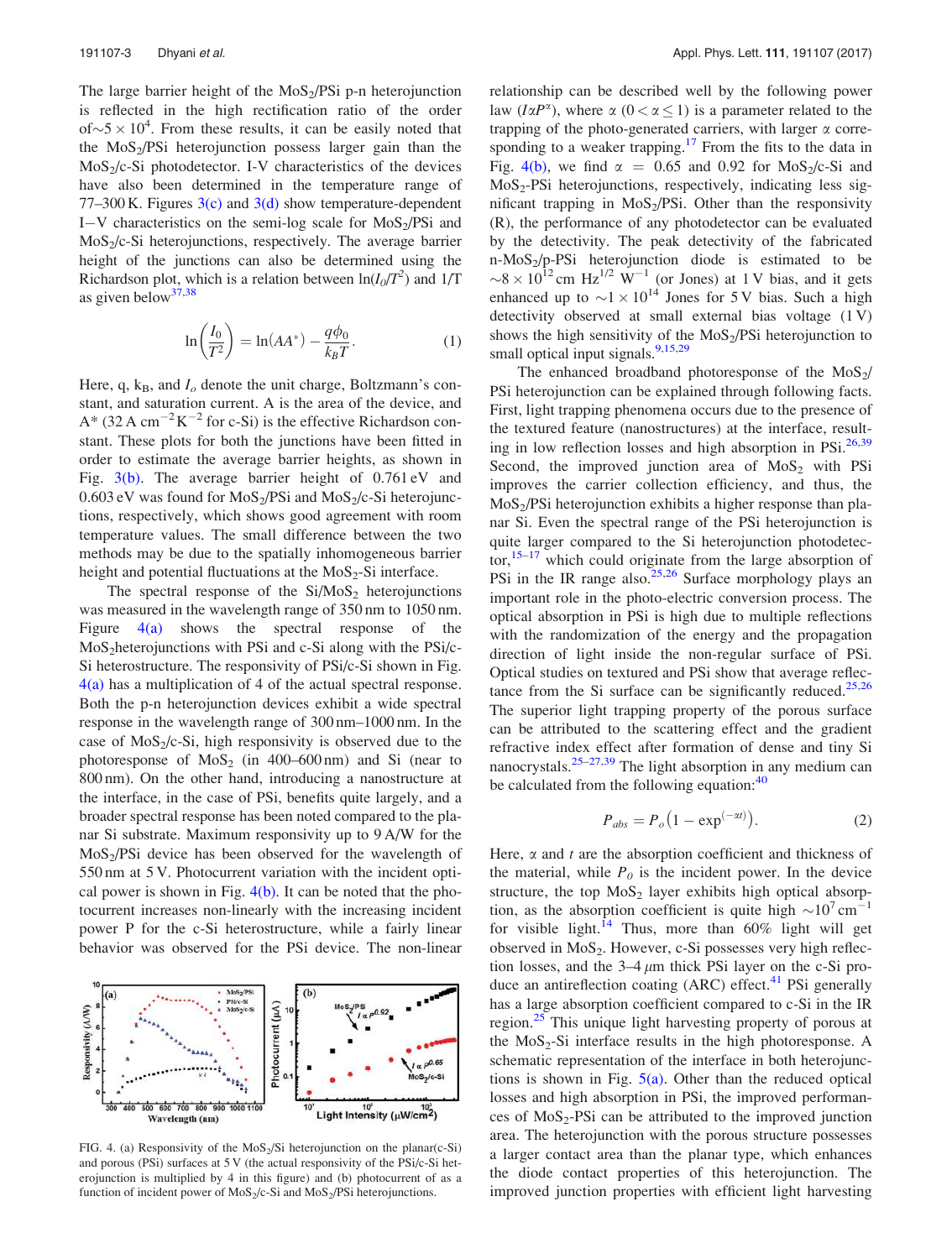

FIG. 5. (a) Schematic illustration of planar and PSi structure based heterojunctions with  $MoS<sub>2</sub>$  shows the rapid separation and transportation of electrons and holes under illumination. (b) Band edge alignment at zero bias of the  $MoS<sub>2</sub>$  heterojunction with PSi and c-Si.

provided by nanostructures in PSi can reduce the transport time and increase the carrier generation as well as the collection efficiency.<sup>27,39</sup> The conduction mechanisms behind the operation of the  $MoS<sub>2</sub>$  heterojunction photodetector can be explained using the help of energy band diagrams. Under an equilibrium condition (zero bias), the band diagram of the  $MoS<sub>2</sub>$  heterojunctions with PSi and c-Si (p-type) would be as shown in Fig.  $5(b)$ , where an electron affinity of 4.2 and a bandgap of 1.8 for  $MoS<sub>2</sub>$  were assumed.<sup>15,16</sup> The band structure of PSi has a different position of the Fermi level compared to that of c-Si (p-type Si). The nanostructure formation at the porous surface leads to a modified band structure, in which the conduction band minima and valance band maxima get shifted. $42,43$  Thus, in Fig.  $5(b)$ , the Fermi level in the PSi is shown far from the valance band. It has been shown previously that on reducing the size of the Si cluster, the highest occupied-state energy decreases and the lowest unoccupied-state energy increases. $43-45$  These caused the shift in the conduction band minima and valance band maxima. When the junction is formed between PSi with an electron affinity of  $3.69 \text{ eV}$  and n-type  $\text{MoS}_2 \ (Phi \text{MoS}_2 \sim 4.7 \text{ eV})$ , a large barrier potential would be created at the  $MoS<sub>2</sub>/PSi$ interface. Another barrier also exists in this device at the PSi and c-Si interface as shown in Fig.  $5(b)$ . However, the barrier height of this interface is not much significant as the rectification ratio of the PSi/c-Si interface is only 4 as observed in Fig.  $3(a)$ . On applying a reverse bias,  $E_f$  in PSi and c-Si is lifted to higher values. This in turn enhances the electric field across the depletion region gradually and results in the expansion of barrier potential as well. Under light illumination, electron–hole pairs are generated, which are then separated by this large barrier potential and collected by the electrodes. As a result, that photocurrent, which was totally suppressed near  $V \approx 0$ , significantly improves under small reverse bias. Here again, due to the modified band structure (small electron affinity) in PSi, the barrier height of the heterojunction becomes larger compared to the planar/c-Si heterojunction. The higher barrier height gives rise to an improved heterojunction Schottky performance and large photoresponse in the case of the  $MoS<sub>2</sub>/PSi$  heterojunction photodetector.

The dynamic performance of the fabricated device has been evaluated using the transient photocurrent measurements under a modulated light source. A modulated laser source of wavelength 660 nm was used for these experiments. The response of the fabricated device has been obtained in terms of the voltage across a resistance connected to the device (in series), recorded using a digital oscilloscope (Tektronix TDS 2012C, 200 MHz). The measurements have been carried out with a modulation up to 80 kHz of the laser source. A comparison of the time response at  $10kHz$  in porous and planar heterostructures is shown in Fig. 6(a), which clearly evidences that the photoresponse of the  $MoS<sub>2</sub>/$ PSi heterostructure is faster than that the planar Si device. The sharp rise and fall imply a fast response time, indicating that electron–hole pairs could be effectively generated and separated in the  $Si/MoS<sub>2</sub>$  heterojunction. Further analysis of the porous Si (PSi) heterojunction with  $MoS<sub>2</sub>$  reveals a rise time of 9  $\mu$ s and a fall time of 7  $\mu$ s. The values obtained here represent the much faster detector operation compared to other reported  $MoS_2$ -based PDs. On the other hand, a relatively larger rise time of 35  $\mu$ s has been observed in the case of the planar  $Si-MoS<sub>2</sub>$  heterojunction with an almost similar fall time  $(8.2 \mu s)$ . This observation clearly indicates that the charge collection efficiency in the porous heterostructure is quite high compared to the planar device. The possible region of it could be the improved and enhanced junction area at the  $MoS<sub>2</sub>-PSi$  interface. Also, as both the junctions possess the vertical stacked layer, this makes the transit length very small for the photo-carrier. In fact, a big difference in the band width can be seen as shown in Fig.  $6(b)$ . The relative change (defined as  $I_{ph(v)} = I_L - I_d$ ) of the photocurrent only decreases by  $\sim$ 50% at a high frequency of  $\approx$ 20 kHz for the c-Si heterojunction, while only 20% reduction was observed in the case of PSi heterostructures. The inset of Fig.  $6(b)$  shows the time response of  $MoS<sub>2</sub>/PSi$  at the modulation frequency of 80 kHz. The high band width of the  $MoS<sub>2</sub>-PSi$  heterojunction photodetector reflects that such photodetectors can operate at much higher frequencies.

In summary, the photoresponse characteristics of  $MoS<sub>2</sub>$ based heterojunctions have been investigated on porous Si (PSi) and planar Si (c-Si). It was observed that low reflection losses, surface passivation, and light trapping enhanced the performance of the MoS<sub>2</sub>/PSi heterojunction. Introduction of



FIG. 6. (a) Time response characteristics of  $MoS<sub>2</sub>/PSi$  and  $MoS<sub>2</sub>/c-Si$ (10 kHz) and (b) frequency dependence characteristics of both the  $MoS<sub>2</sub>$  heterojunction: normalized relative change in photocurrent  $[I_{ph(v)}I_{ph(0)}]$ . The inset of (b) shows the response of  $MoS<sub>2</sub>/PSi$  at the modulation frequency of 80 kHz.